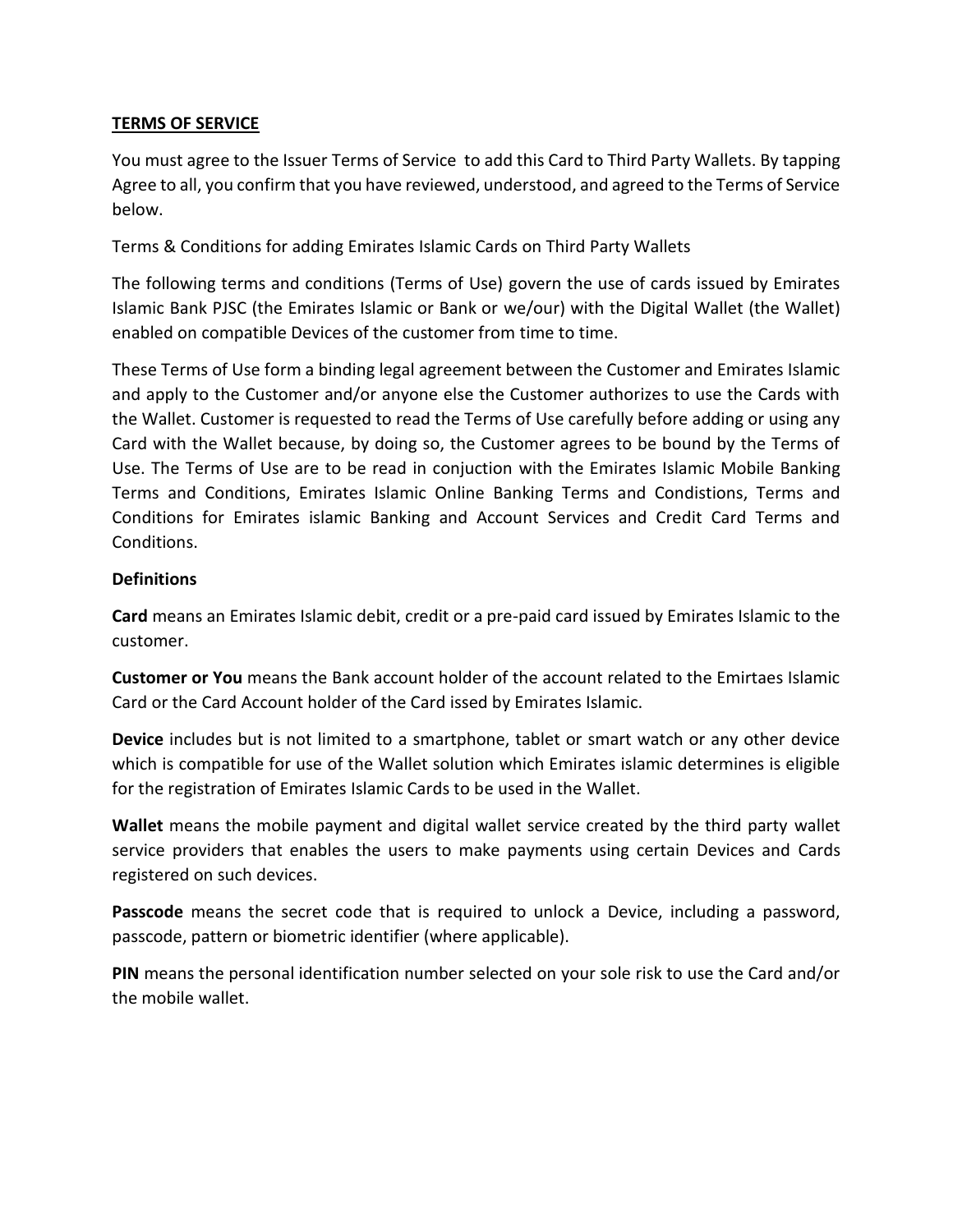#### **General**

You are solely responsible for maintaining the physical security of the Device and the confidentiality of the Device lock, PIN, Passcode and other means to access the Wallet, Card credentials or any other personal and payment information on or for the Device. On sharing the Device and/or means to access the Device with any person, that person may be able to use the Cards and access the personal and Payment information available in the Wallet. You are required to keep the Device and the credential secure in the same manner as he/she would keep secure cash, cheques, debit or credit cards, and other personal identification numbers and passwords.

The terms and account agreement do not change when you add your Card to any Third party Wallet provider.

# **Adding or removing an Emirates Islamic Card**

You can add your Emirates Islamic Card(s) to the Wallet by following the instructions of the Wallet provider. Only Emirates Islamic cards that we indicate are eligible can be added to the Wallet. If your Card or underlying account is not in good standing, that Card will not be eligible to enroll in the Wallet. When you add a Card to the Wallet, the Wallet allows you to use the Card to make transactions where the Wallet is accepted. The Wallet may not be accepted at all places where your Card is accepted.

You should contact the Wallet provider on how to remove your Card from the Wallet. We can also block your Card in the Wallet at any time.

#### **Privacy, Security and your liability**

We shall not be liable for any loss which you suffer by using the Wallet.

In case of breach of confidentiality of the Device or Passcode, you shall be fully and solely responsible for and bear all charges, costs, losses and damages whatsoever and howsoever arising from such breach. In the event that you disclose the Passcode intentionally or unintentionally, you shall indemnify us against any unauthorized payment, charges, costs or losses and any transaction effected due to such breach.

You shall immediately notify us if the Passcode is breached or disclosed to another person or entity. You should request us to block the Card due to such disclosure or breach and you shall indemnify us for any loss, damage, charge or expense caused to us due to such breach.

In the event of fraud, loss or theft of the Device, you are obliged to immediately report such loss to us, in addition to other parties such as the telecom provider etc. Based on such reporting, we will arrange to block all Wallet transactions for all Cards. You can continue to use the physical Card plastic for all such enrolled cards. You hereby indemnify us against any costs, claims, charges or losses made in respect of any transactions effected using the Customer Device prior to the Customer notifying the Bank of the fraud, loss or theft or requesting the Bank to block the Card.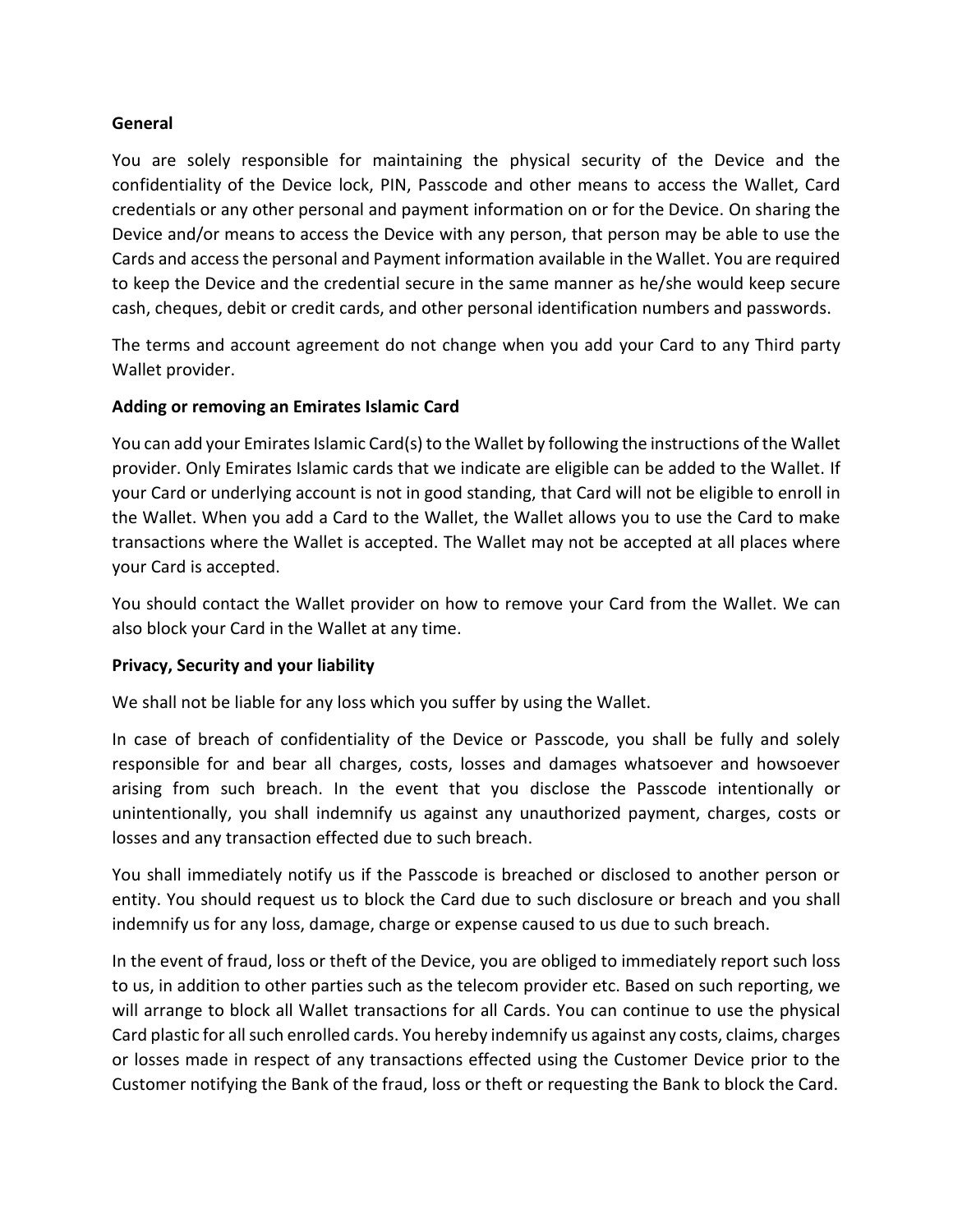At our sole discretion we reserve the right to refuse to permit any transaction if we suspect there is a breach of the Terms of Use, or that fraudulent or illegal activity is taking place.

When adding your Card to the Wallet, we collect certain information from you to verify your identity, in order to enable you to use the Card and facilitate participation with the Wallet.

We shall also request certain account information related to each Card you select to use with the Wallet, including the most recent transaction data but not the full Card account number. You agree that we may also periodically collect and use technical data and related information, including, but not limited to, technical information about your Device to facilitate updated to our services. The Bank can send you marketing and product offers from time to time on the information collected.

You may receive push notification from the Wallet reflecting the Card transaction activity. If you do not wish to receive push notifications, they may be turned off within the Device notification or the Wallet app settings.

If you have any questions, disputes or complaints about the Wallet, contact the Wallet provider using the information given to you by the provider. If your question, dispute or complaint is about your Card, then call us immediately on the number mentioned on the back of your Emirates Islamic Card.

You must cooperate with the Bank in any and all investigations and use any fraud prevention or other related measures we prescribe.

You are solely and fully responsible for protecting your Cards, Wallet transactions and any other information on your device in case you lose or sell the device to any third party or person.

#### **Suspension, termination**

We can terminate, change these Terms of Use or add or delete any items in these Terms of Use at any time. We will provide notice if required by law. You cannot change these terms, but you can terminate these Terms of Use at any time by removing all Cards from the Wallet. The Customer accepts and understands that it is his / her responsibility to refer to the updated Terms of Use on the Bank website and will have no right to make a claim against the Bank due to lack of his / her notification or consent to the changes made to the Terms of Use by the Bank.

# **Bank liability**

Emirates Islamic is not the provider of the Wallet and we are not responsible to provide the Wallet service to you. We are only responsible for supplying the information securely to the Wallet provider to allow usage of the Card in the Wallet. We are not responsible for any failure of the Wallet or the inability to use the Wallet for any transaction. We are not responsible for the performance or non-performance of the Wallet.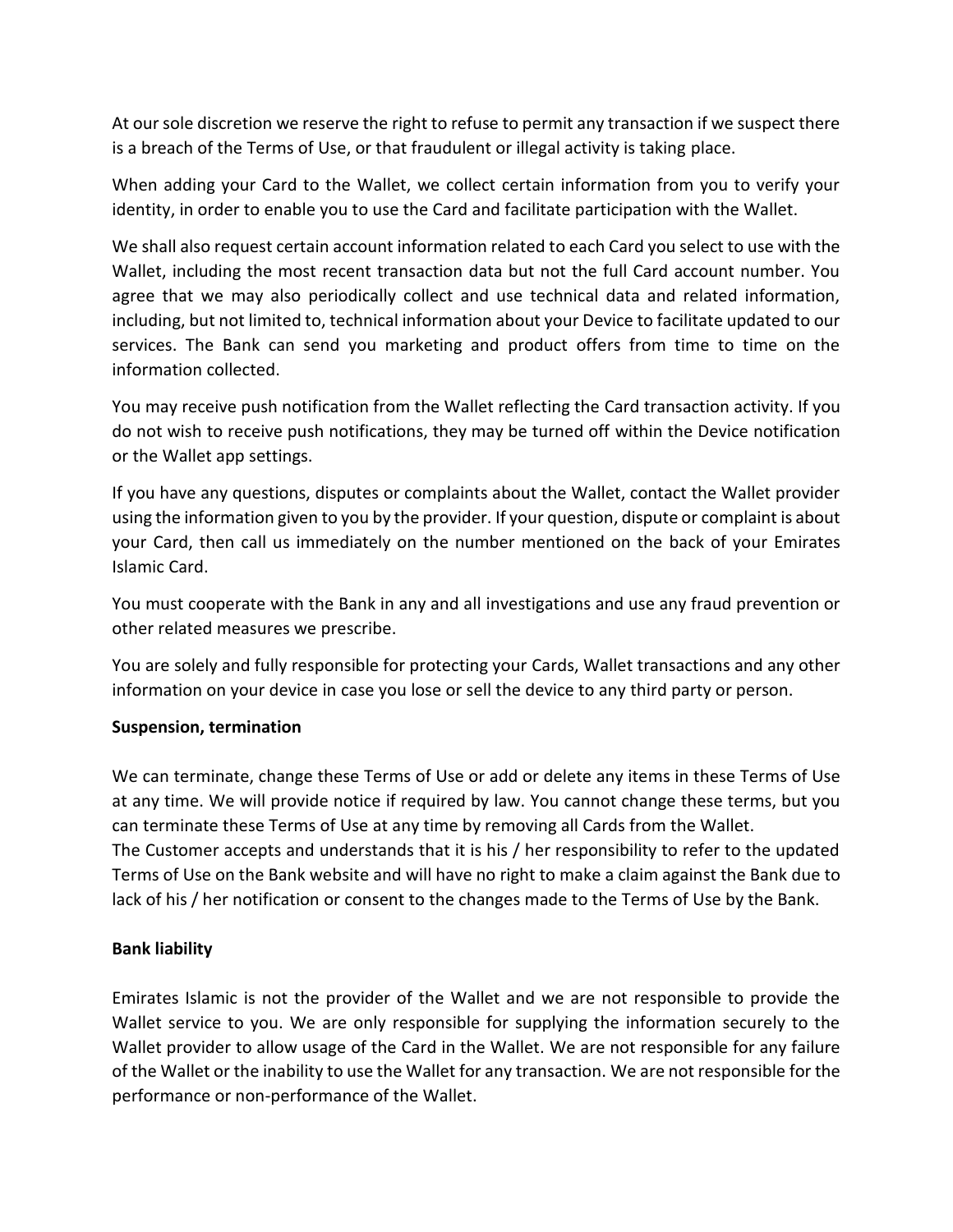### **Communication**

You consent to receive electronic communications and disclosures from us in connection with your Card and the Wallet. You agree that we can contact you by email or SMS at any email address or mobile number you provide to us in connection with any account. It may include contact from companies working on our behalf to service your accounts. You agree to update your contact information with us when it changes.

## **Third party agreements and support**

These Terms of Use are solely between the Bank and the Customer. Third party services including the wireless carrier and other applications or websites incorporated in the Wallet may have their own third party agreements. You may become subject to these third party agreements when you provide such third parties with personal information. You shall indemnify us against any costs, charges, or losses made in respect of any transactions effected using the Customer Device prior to the Customer notifying the Bank of the fraud, loss or theft or requesting the Bank to block the Card.

At our sole discretion we reserve the right to refuse to permit any transaction if we suspect there is a breach of the Terms of Use, or that fraudulent or illegal activity is taking place.

When adding your Card to the Wallet, we collect certain information from you to verify your identity, in order to enable you to use the Card and facilitate participation with the Wallet.

We shall also request certain account information related to each Card you select to use with the Wallet, including the most recent transaction data but not the full Card account number. You agree that we may also periodically collect and use technical data and related information, including, but not limited to, technical information about your Device to facilitate updated to our services. The Bank can send you marketing and product offers from time to time on the information collected.

It is your responsibility to read and understand any third party agreements before adding or using the Card through the Wallet.

We are not responsible for, and do not provide, any support or assistance for any third party hardware, software of other products or services. If there are any issues or questions with a third party product or service, including issues pertaining to the operation of the Device, please contact the appropriate third party in accordance with the third party's procedures for customer support and assistance.